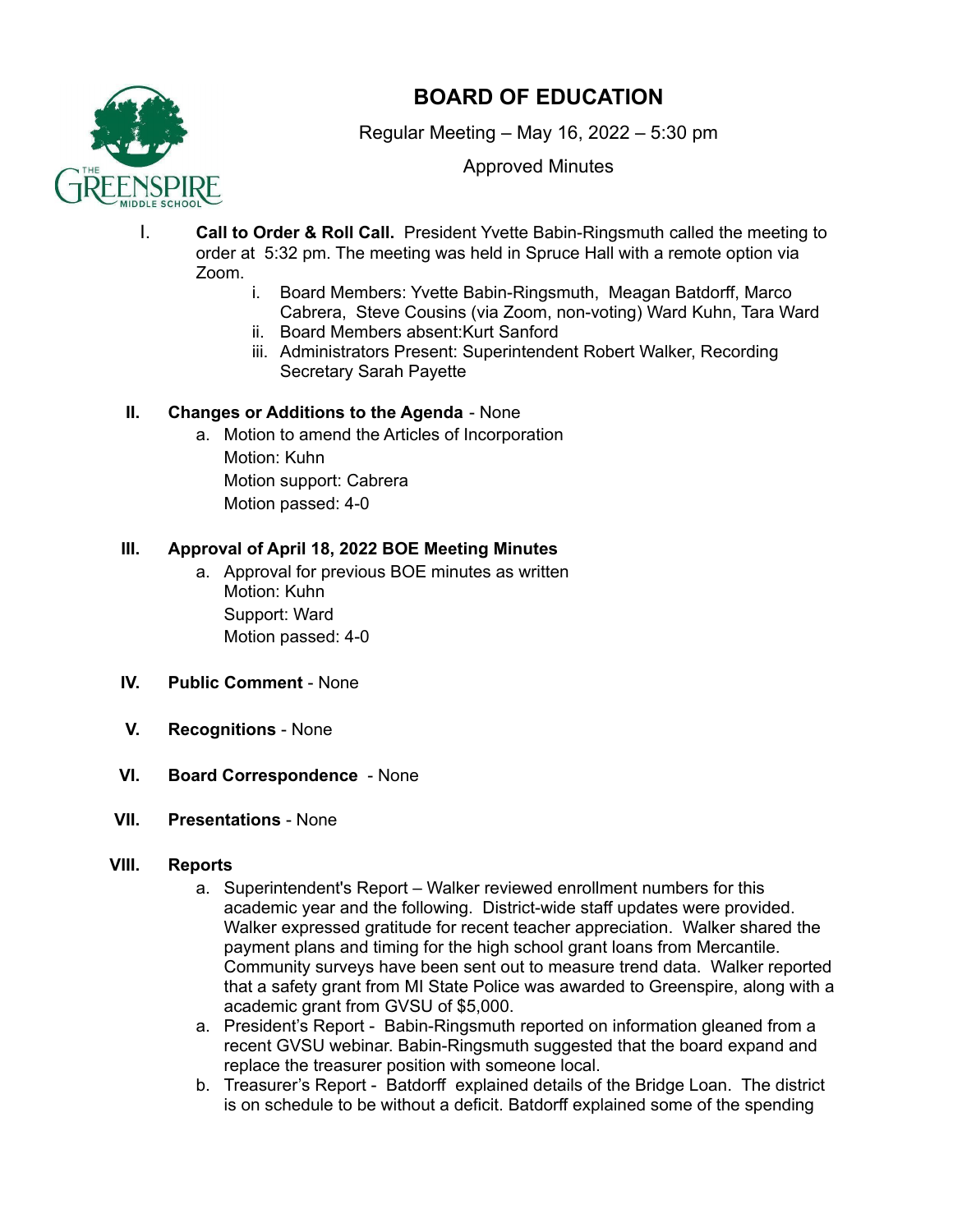rules of the grant along with the cash flow. A meeting with MDE and GVSU will be scheduled.

- i. CSP Grant
- c. Authorizer's Report GVSU's representative, Matt Missias, explained a new dual enrollment, online program called GV Prep. Missias explained changes in the costs of map testing, along with reimbursements. Grant funds will need to be applied for. GVSU requests 3 highlights and a brief description of the school by mid June for the school performance reports. Missias reminded the board that MAPSA dues should be submitted. New board member will attend in June and oaths completed in August. Board member survey is out and being reviewed. Missias reported on State school aid budget proposals. Negotiations are being made. An increase is expected per pupil.
- d. Faculty Summary None

# **IX. Consent Agenda**

- a. Committee Reports
	- i. Facilities & Finance N/A
	- ii. School Expansion N/A
	- iii. Personnel N/A
	- iv. Curriculum/School Improvement Team
	- v. Student Support Council Approval of consent agendas of those provided Motion: Ward Support: Cabrera Passed: 4-0

#### **X. Discussion Items**

- a. Budget Discussion 2022-2023 Walker explained the cash flow projection, as is necessary to the bank for the bridge loan. Discussion ensued. The budget hearing is currently scheduled for June 20th. The loan has been extended until the end of June. Grant expenditures is being considered.
- b. Board Policies Updates- Spring 2022 Walker explained the three updates.

# **XI. Action Items**

- a. Approval High School Policies
	- i. Student Driving Policy
	- ii. Open Lunch Permission Form
	- iii. Student Driver Parking Permit
	- iv. Student Passenger Permission Form
	- Motion: Cabrera
	- Motion Support:Batdorff
	- Motion Passed:4-0
- b. Approval of High School Mascot/School Colors
	- Motion: Ward
	- Support: Kuhn
	- Motion Passed: 4-0
- c. Approval of Amended and Restated Articles of Incorporation